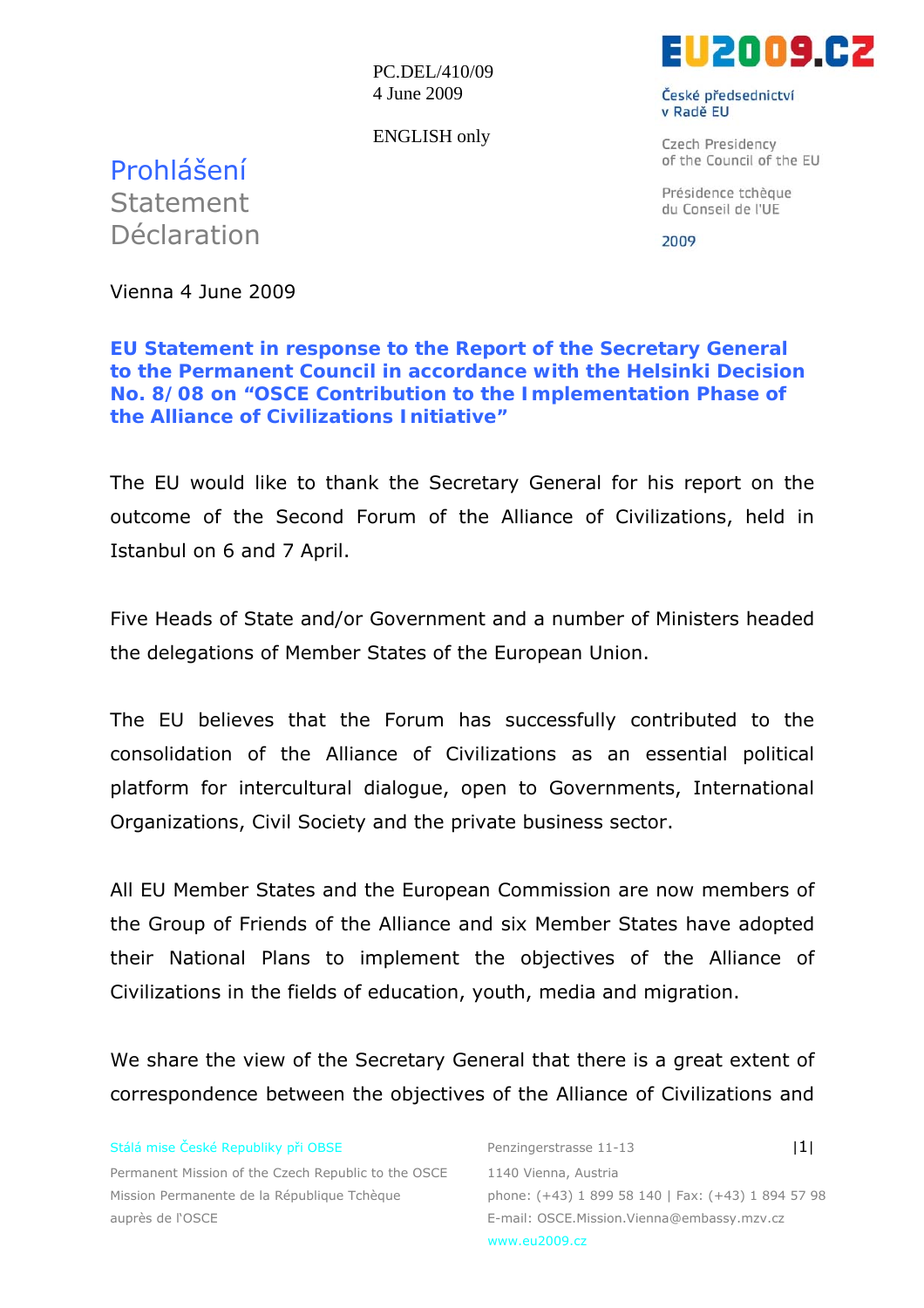

the OSCE values and commitments, in particular those in the field of tolerance and non-discrimination. We also agree that many OSCE activities are of direct relevance to the Alliance of Civilizations and contribute to the advancement of the goals of fostering dialogue, respect and understanding promoted also by the Alliance.

The EU welcomes that the ODIHR took the opportunity of presenting at the Forum the programmes and tools developed by the Office in the area of tolerance and non-discrimination.

We welcome the considerations on relations between the OSCE and the Alliance of Civilizations provided by the Secretary General in the third part of his report.

The EU is convinced that, within existing mandates and resources, the OSCE can and should continue to interact with the Alliance of Civilizations. The EU welcomes the continuation of contacts between the Secretariat and the Alliance, including by attending meetings of the Group of Friends of the Alliance, where relevant. We should also consider exchanging of experiences between the OSCE and the Alliance through mutual invitations to each other´s relevant events. Furthermore, the EU is of the opinion that the Alliance provides a useful framework to disseminate relevant OSCE values, commitments and activities on human rights, democratization, gender equality, freedom of the media, tolerance and non discrimination, including the comprehensive approach to combat all forms of religious discrimination and the efforts to counter radicalization and extremism leading to terrorism. To that effect, the possibility of organizing sessions to introduce the valuable work of the OSCE at the next Forum of the Alliance in Brazil could also be seriously considered, as

## Stálá mise České Republiky při OBSE Penzingerstrasse 11-13 |2|

Permanent Mission of the Czech Republic to the OSCE 1140 Vienna, Austria Mission Permanente de la République Tchèque phone: (+43) 1 899 58 140 | Fax: (+43) 1 894 57 98 auprès de l'OSCE et a controlle de la controlle de la controlle de la controlle de la controlle de la controlle

www.eu2009.cz